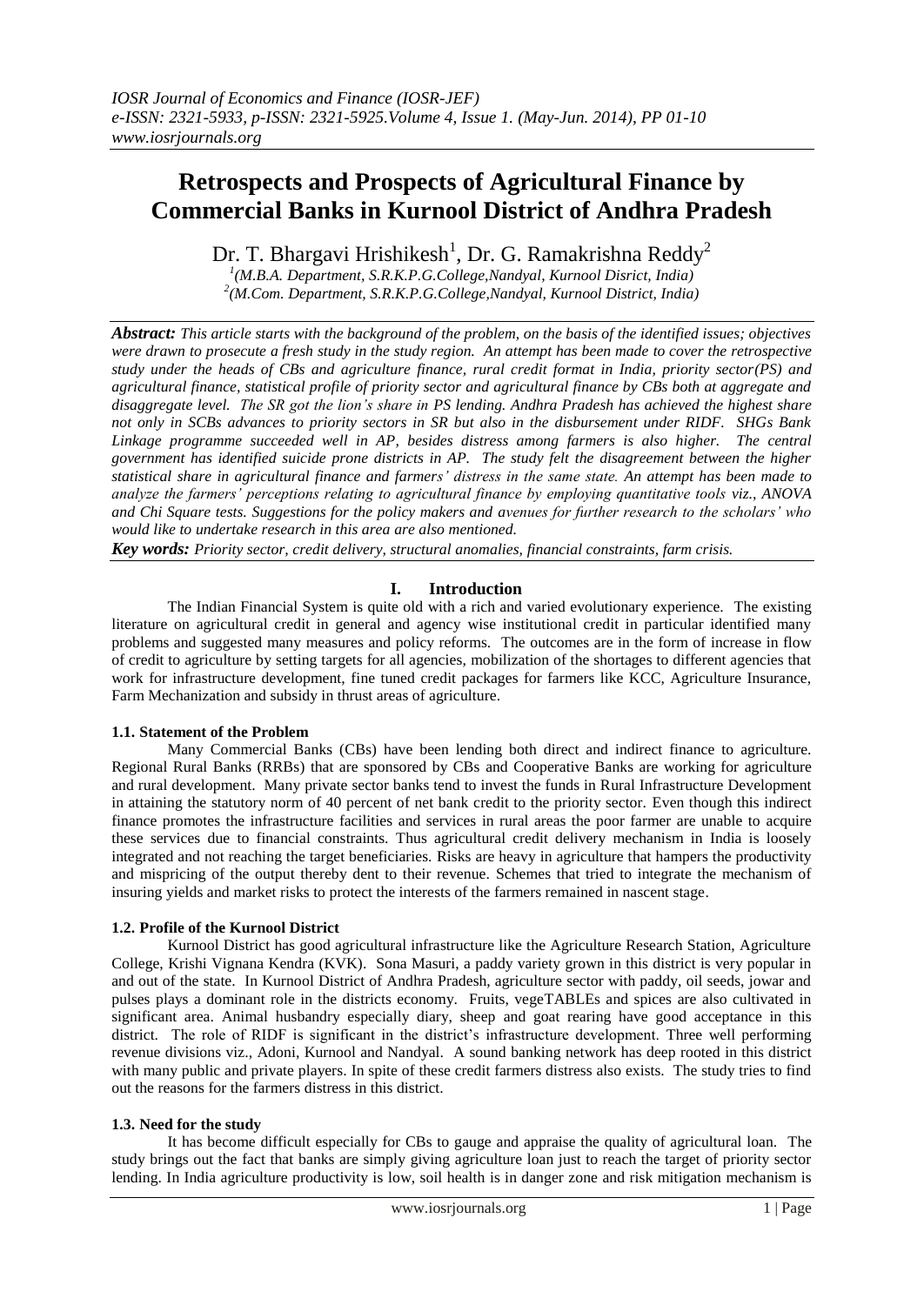nominal. The rural financing agencies are not vertically integrated to a complete extent at different phases in this regard. There is a need to make banks more participative through policy implementation and build a conductive environment for sustainable farming system. By traversing most of the previous studies the present study felt the research gap in this aspect and does stress the need for redefining the role of CBs in agricultural credit delivery mechanism. Accordingly objectives are framed and hypotheses are set out to test and finally conclusions are drawn.

# **II. Review of Literature**

Binswanger (1988) points out that many of the IRD projects failed because they were introduced into an adverse macro-economic environment, and they suffered from a lack of government commitment, lack of profiTABLE technology, neglect of service institutions, lack of beneficiary participation and an inability to solve complex coordination problems<sup>1</sup>. Banks hesitate to finance tenant farmers/oral lessees as they do not have documentary proof of their right to till the land for raising crops or for investment purposes. Recording of tenancy and ownership rights on land is an important measure to enable access to credit. Certificates by revenue officers or a system of land cultivation certificate by the Village Panchayats or local bodies may be made  $acceptTABLE$  as documentary proof for cultivating the land.<sup>2</sup>

Deteriorating soil health is a major constraint limiting productivity in agriculture. The present system of fertilizer subsidy which is based on subsidization of products rather than nutrients, contributes to the problem because there is excessive subsidy on nitrogen compared to potassium and phosphates, and no subsidy at all on micronutrients. Most farmers do not have information on the soil health of their farms and the extent of micronutrient deficiency, which varies across areas. Increased awareness of this problem is extremely important.<sup>3</sup> Risk Management arrangements, measures to improve profitability of agriculture and effective extension services would improve the confidence of banks in financing SMFs and reduce their dependence for credit from informal sources<sup> $4$ </sup>.

SHGs for marginal farmers could be formed exclusively so that they would be able to come together according to their convenience. Special loan packages can be offered to them during particular season to have more investment in the productive and timely agriculture activities<sup>5</sup>. Agricultural insurance is an important instrument in the strategy of risk management when properly implemented; it results in a process of identification of risks, their control, avoidance or reduction. This is obviously in the interests of insurances companies and they are generally eager to promote it. Apart from the financial interests of insurance companies, risk management has a broader social aspect as it leads to reduction in wastage of economic resources and prevents environmental degradation.<sup>6</sup>.

The NCF concludes: We should not remain silent spectators to agriculture decay. Both food and human security and national sovereignty are at stake. Overall economic growth rates have little meaning if we do not look after the economic health and survival of over 60 per cent of our population."

Rural women are an important segment of the society because of their active participation in home and farm affairs, the extent of participation in the decision making activities in house hold, agricultural and socio-cultural affair reflect the status of women in the family as well as the society. Proper education is only way to change the image of rural women who are undervalued their work and sacrifice.<sup>8</sup>

# **Objectives of the Study**

The main objective is split into the following sub objectives.

- 1. To appraise the CBs credit delivery mechanism to the agriculture sector.
- 2. To evaluate the norms followed by CBs to priority sector lending.
- 3. To critically analyze the efficacy of the National Agriculture Insurance Scheme.
- 4. To know and analyze farmers" perceptions on agriculture finance.

# **Hypotheses**

The entire sketch of the investigation rests upon the following hypotheses.

1. CBs credit delivery mechanism and credit provided to agriculture sector is inadequate.

2. Performance of National Agriculture Insurance Scheme (NAIS) is not in conformity with the objectives of its establishment.

# **Research Methodology**

To justify the retrospective aspect, the study attempts to analyze the statistical profile of agriculture finance at aggregate and disaggregates level. To cover the prospective aspects of the study, farmers and bankers perception on agriculture finance by CBs are evaluated via well structured schedules. Schedules have been prepared keeping in view of the objectives and hypotheses and tested by means of pilot study. Multi stage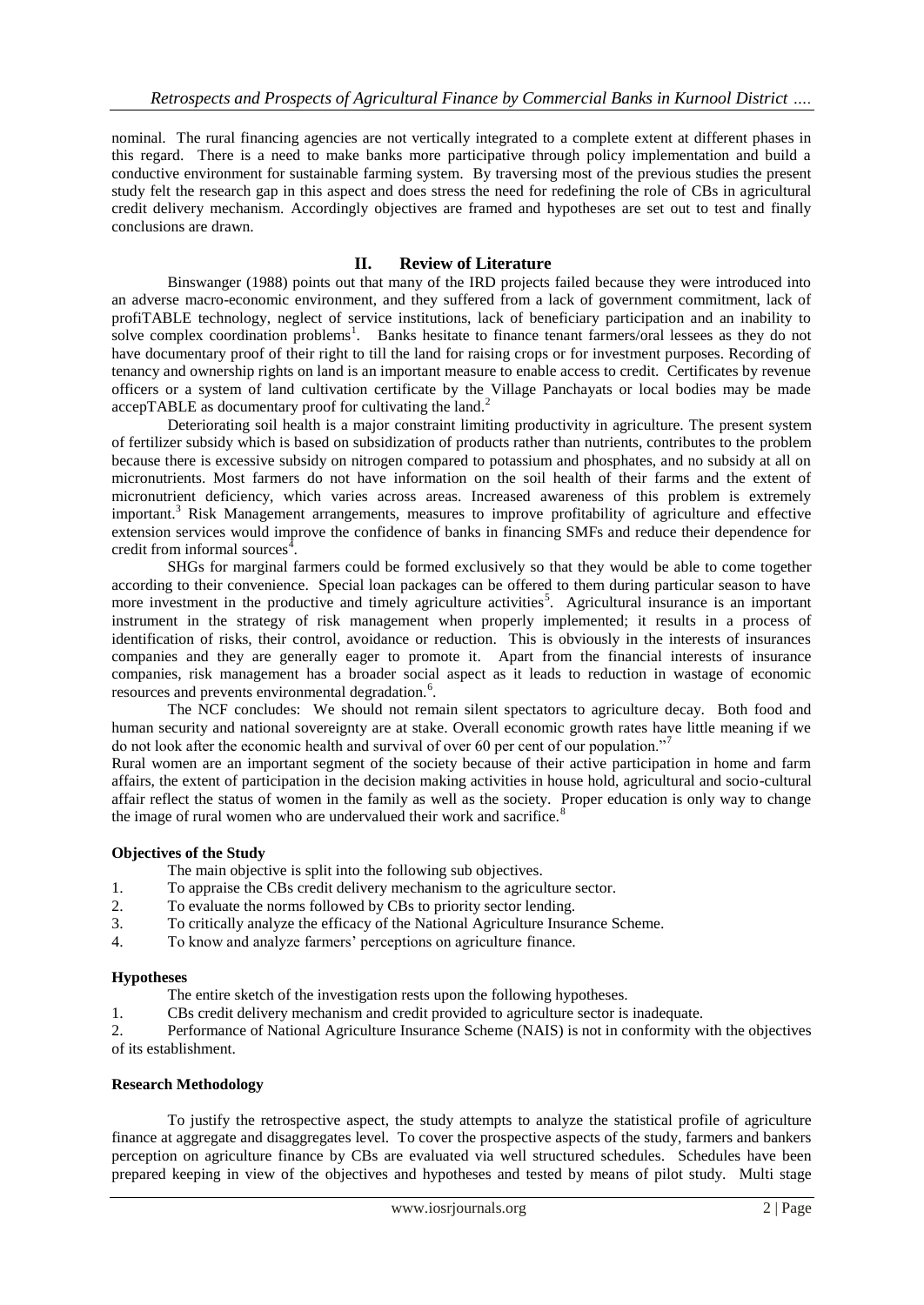sampling technique is applied. In this district four mandals are selected on the basis of familiarity and accessibility. The details of the sampling in four mandals are Nandyal(140), Panyam(140), Bandiatmakur(108) and Gadivemula (108). Farmers" perceptions are attitudinal in nature and basically it depends upon farmers" category. So out of four mandals 100 samples are drawn from each of the five categories viz., marginal, small, semi medium, medium and large. The total sample size (n) therefore forms 500. Some important and unique problems faced by farmers and bankers are discussed in direct personal investigation in the form of case studies.

# **CBs and Agriculture Finance**

In pre-independence period systematic assistance to farmers was Land Improvement Act 1883 and Agricultural Loans Act 1884. The advent of Cooperative Institutions in 1904 gave some respite to the farmers. Nationalization of RBI in 1951, establishment of SBI and ICICI in 1955 and nationalization of CBs were the major landmark events after independence. To strengthen the rural financing system Service Area Approach, Lead Bank Scheme were introduced. Committee to Review Arrangements for Institutional Credit for Agriculture and Rural Development (CRAFICARD) recommendations on working of the lead bank scheme were implemented with some modifications.

## **1.4. Rural credit format in India**

In India land related problems especially lack of legal tenancy rights are the main reason that hampers the agricultural productivity. The study noted the deep-rooted presence of money lenders in the rural credit structure. Farmers approach money lenders for their consumption needs, not by choice, but by compulsion. Farmers' knowledge in money lending laws is very poor.

Priority Sector and Agricultural Finance: A Retrospective Analysis

## **1.5. Sectoral Deployment of Gross Bank Credit**

The targets and sub-targets set under priority sector lending for domestic and foreign banks operating in India are 40 percent of Net Bank Credit (NBC) and 32 percent of NBC for public and private sector banks respectively. As per the priority sector lending norms, total advances to agriculture sector should be 18 percent.

The sectoral deployment of gross bank credit to agriculture from 1996-97 to 2009-10 ranges from 11.0 percent to 13.5 percent (TABLE 1). All India Debt and Investment Survey and NSSO, 2010 disclose sources of non-institutional credit decreased from 92.7 percent in 1951 to 29.7 percent in 2010. According to the RBI sources these farmers share could not exceed not even 30 percent of the total loan disbursement for the past two decades.

| <b>Years</b> | <b>Gross Bank</b><br>Credit | <b>Priority</b><br><b>Sector</b> | gricul   | otal<br>ัธ<br>Ę.<br>⊢<br>వి<br>.Ξ | <b>SSI</b> | Other<br><b>Priority</b><br><b>Sectors</b> | Industry  | $%$ of<br><b>Industry</b><br>in Total |
|--------------|-----------------------------|----------------------------------|----------|-----------------------------------|------------|--------------------------------------------|-----------|---------------------------------------|
| 1996-97      | 2,58,991                    | 84,880                           | 31,442   | 12.1                              | 35,944     | 17,494                                     | 102,604   | 39.62                                 |
| 1997-98      | 3,00,283                    | 99,507                           | 34,869   | 11.6                              | 43,508     | 21,130                                     | 117,350   | 39.08                                 |
| 1998-99      | 3,42,012                    | 1.14.611                         | 39,634   | 11.6                              | 48,483     | 26,494                                     | 130.516   | 38.16                                 |
| 1999-00      | 4,00,818                    | 1,31,827                         | 44,381   | 11.1                              | 52,841     | 34,362                                     | 147,319   | 36.75                                 |
| 2000-01      | 4,69,153                    | 1,54,414                         | 51,922   | 11.1                              | 56,002     | 46,490                                     | 162,837   | 34.71                                 |
| 2001-02      | 5,36,727                    | 1,75,259                         | 60,761   | 11.3                              | 57,119     | 57,299                                     | 172,324   | 32.11                                 |
| 2002-03      | 6,69,534                    | 2,11,609                         | 73,518   | 11.0                              | 60,394     | 77,697                                     | 235,168   | 35.12                                 |
| 2003-04      | 7,64,383                    | 2,63,834                         | 90,541   | 11.8                              | 65,855     | 107.438                                    | 247.210   | 32.34                                 |
| 2004-05      | 1.040.909                   | 3,81,476                         | 1,25,250 | 12.0                              | 74,588     | 181,638                                    | 352,304   | 33.85                                 |
| 2005-06      | 1,445,837                   | 5,09,910                         | 1,72,279 | 11.9                              | 90,239     | 247,392                                    | 458,808   | 31.73                                 |
| 2006-07      | 1.848.166                   | 6, 34, 142                       | 2,30,398 | 12.5                              | 117,880    | 285,864                                    | 697,334   | 37.73                                 |
| 2007-08      | 2,247,437                   | 7,38,686                         | 2,73,658 | 12.2                              | 155,804    | 309,224                                    | 871,900   | 38.80                                 |
| 2008-09      | 2,648,501                   | 9,15,886                         | 3,38,656 | 12.8                              | 168,997    | 408,233                                    | 1.054.390 | 39.81                                 |
| 2009-10      | 3.088.569                   | 1.092.179                        | 4.16.133 | 13.5                              | 206.401    | 469.645                                    | 1,311,451 | 42.46                                 |

**Table 3.1.5: Sectoral Deployment of Gross Bank Credit from 1996-97 to 2009-10**(Rupees crore)

Source: Report on Trend and Progress of Banking in India, Various issues

#### **1.6. Statistical profile of priority sector and agricultural finance at disaggregate level**

The SCBs advances under priority sectors reveal that the accessibility to institutional credit is higher in the Southern Region (SR). C.D ratio (96.23 percent) is higher in SR and crossed the All India average (76.26 percent). In SR C.D ratio is in the order of Tamil Nadu -116.72 percent and Andhra Pradesh 112.87 percent. In A.P C.D.R less in districts likes Rangareddy (53.90 percent) and Chittoor (63.12 percent). C.D.R is higher in the districts like West Godavari (151.57 percent), Gunture (150.81 percent) and Prakasma (145.59 percent). AP has achieved the highest share not only in SCBs advances to priority sectors in SR but also in the disbursement under RIDF. SHGs Bank Linkage programme succeeded well in AP. Nearly 90 per cent of the SHGs are being run by the women.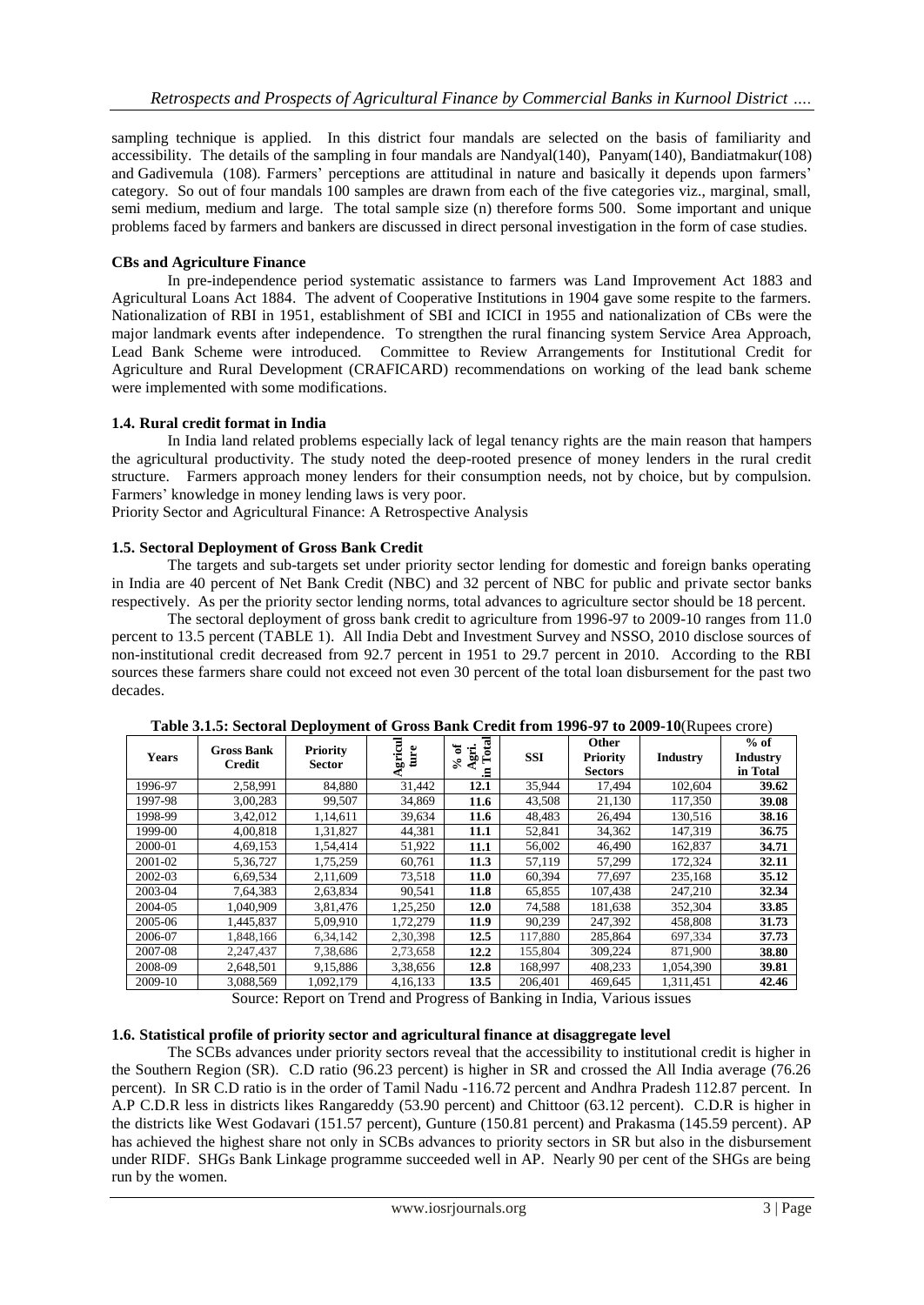The District Credit Plan (DCP) from 2006-2011 crop loans stood at 50.4 percent in total priority sector lending whereas NABARD projections for crop loans stood at an average of 53.93 percent in total priority sector lending. A high coordination could be observed between these entities. Banks that contribute major share in credit deployment for agriculture sector are the State Bank of India, Andhra Bank, Sydicate Bank (Lead Bank of Kurnool District), Andhra Pragathi Grameena Bank, Kurnool District Credit Cooperative Bank. During 2006-11 in all these banks more than 90 percent of the agricultural accounts are exclusively operating for issuing of crop loans. During 2006-07 to 2009-10 CBs achievements against targets were in the order of 96.26 percent, 100.38 percent, 90.13 percent and 77.91 percent.

# **III. Agricultural finance by CBs– Policies and Schemes**

## **1.7.** Agriculture Debt Waiver and Debt Relief Scheme (ADWDRS), 2008.

Maharashtra stood first with 18 percent followed by AP and UP with 15.48 percent and 14.80 percent respectively. These three states alone accounts for more than 50 percent of the total waiver. All-India Debt and Investment Survey (AIDIA) and the Situation Assessment Survey (SAS) conducted by NSSO-2003, reveals that the share of money lenders in farmers outstanding debt was alarming in the states viz., Andhra Pradesh (53%), Tramil Nadu(40%), Rajasthan (37%), Punjab(36%) and Bihar(33%).

Measures aimed at improving access to institutional credit

- To strengthen the institutional credit delivery system KCC Scheme, strengthening of Primary Agricultural Cooperative Credit Societies (PACS), Self Help Groups (SHGs) and Joint Liability Groups (JLGs) has been introduced.
- RIDF became an important instrument of regular bank funds for financing rural infrastructure. Now the scope of RIDF widened to enable utilization of loan by Panchayat Raj Institutions, SHGs, Non Government Organizations (NGOs) etc, since 1999-2000.
- To bring back the farmers to the institutional hold, debt waiver, debt relief, one-time settlement and loan reschedule are being provided. Input-intensive versus Low External Input Sustainable Agriculture (LEISA) model is developed to benefit the farmers.
- To mitigate the distress of farmers, the GOI launched a special rehabilitation package in 31 districts in the states of Maharashtra, Andhra Pradesh, Karnataka and Kerala aimed at providing viable farming and livelihood support system.

#### **1.8.** Agriculture Insurance and NAIS

National Agriculture Insurance Scheme (NAIS) scheme stared on the basis of Area Approach for widespread calamities and Individual Approach for localized calamities such as hailstorm, landslide, cyclone and floods. Agriculture Insurance Company (AIC) took over the implementation of NAIS till date. Now 10 percent subsidy is provided on the premium payable by marginal and small farmers. Farm Income Insurance Scheme was started on a pilot basis for wheat and rice during 2003-04 to provide income protection to farmers by integrating the mechanism of insuring yields as well as market risks. But it remained as pilot scheme. In 2003-04 the private sector came out with some insurance products in agriculture based on weather parameters. This scheme covers deviation in the rainfall index and extended for economic losses due to less or more than normal rainfall are paid.

# **IV. Analysis of Farmers' perceptions – an Empirical Analysis**

**1.9.** Socio-economic characteristics of farmers

From the above TABLE 2 it is inferred that there is a significant difference in the irrigated land leased out followed by irrigated land leased as between the five categories of farmers. The disparity between irrigated land leased in and leased out at high significance level confirms tenancy is highly prevailed in this district. The "F" value for rain fed leased in is 1.572, with the significant value is  $0.180$  (p $>0.05$ ).

| Table 2: ANOVA Test for Farmers Category and Land Leased In/Out |                |     |                    |       |       |
|-----------------------------------------------------------------|----------------|-----|--------------------|-------|-------|
| <b>Land Leased In and Leased Out</b>                            |                | Df  | <b>Mean Square</b> |       | Sig.  |
|                                                                 | Between Groups |     | 51.84              |       |       |
| Irrigated Land Leased In and<br><b>Farmers Category</b>         | Within Groups  | 495 | 11.066             | 4.685 | 0.001 |
|                                                                 | Total          | 499 |                    |       |       |
|                                                                 | Between Groups |     | 10.368             |       |       |
| Irrigated Land Leased Out<br>and Farmers Category               | Within Groups  | 495 | 1.221              | 8.495 | 0.000 |
|                                                                 | Total          | 499 |                    |       |       |
| Rain fed Leased In and                                          | Between Groups |     | 11.808             |       |       |
| <b>Farmers Category</b>                                         | Within Groups  | 495 | 7.511              | 1.572 | 0.180 |
|                                                                 | Total          | 499 |                    |       |       |

**Table 2: ANOVA Test for Farmers Category and Land Leased In/Out**

Source: Field Survey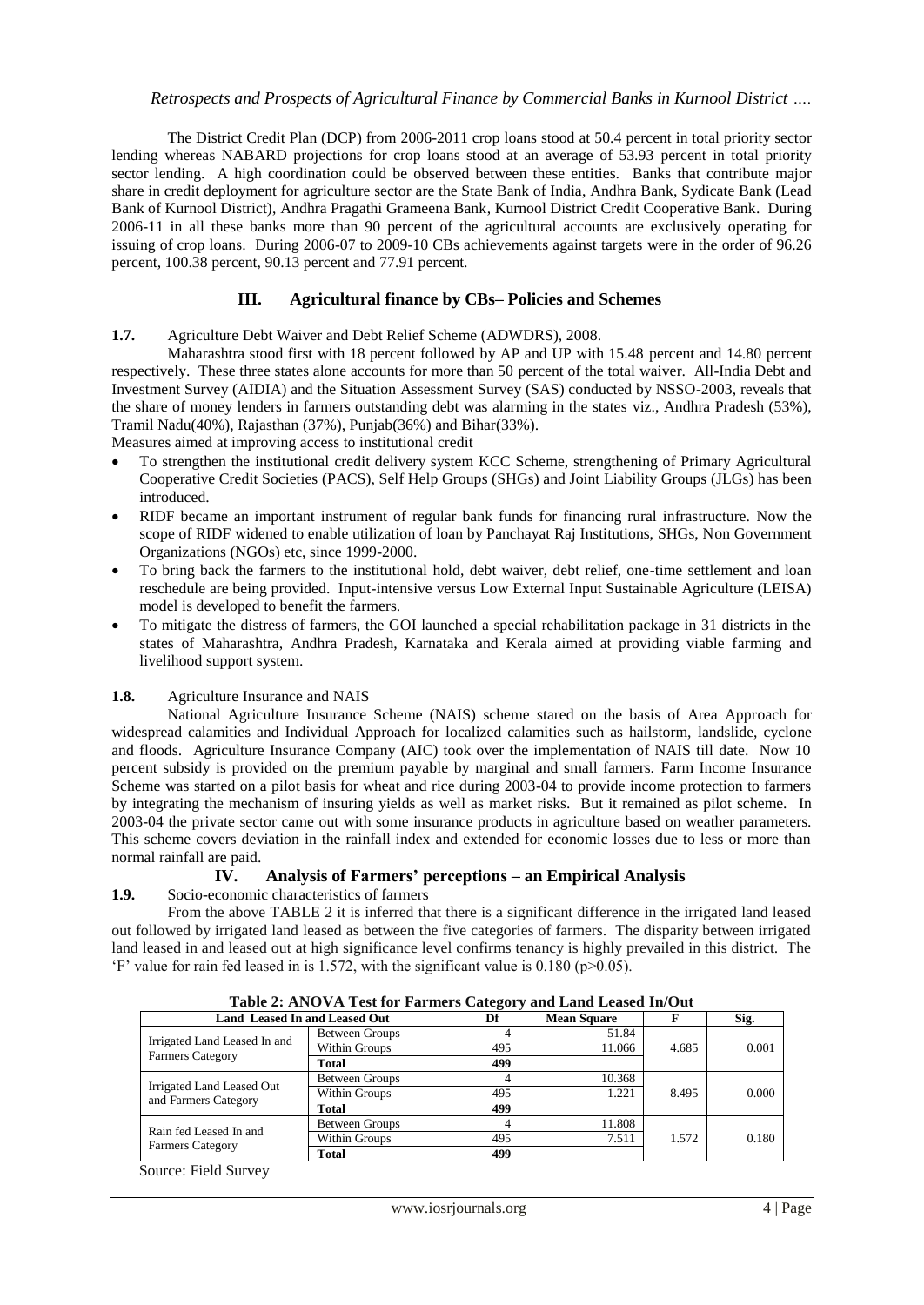## **1.10. Investment Cost per acre**

The study takes only paddy crop for investment analysis on irrigated land as majority of farmers give preference to cultivate paddy. The principal investment factors are wages, seeds, fertilizers and pesticides. Apart from these four factors, an additional amount of Rs.3, 000 per acre is spent for seed bed preparation. Left skewed distribution could be observed for wages, fertilizers and pesticides. It implies that– most values are concentrated on the right (positive) of the mean with extreme values to the left (TABLE 3).

|                |                         |              | Table 5: Investment Cost of Iffigated I addy Crop |                    |                   |                              |                              |
|----------------|-------------------------|--------------|---------------------------------------------------|--------------------|-------------------|------------------------------|------------------------------|
|                | <b>Farmers Category</b> | <b>Wages</b> | Seeds                                             | <b>Fertilizers</b> | <b>Pesticides</b> | Organic<br><b>Fertilizer</b> | Organic<br><b>Pesticides</b> |
|                | Mean                    | 3836.00      | 1452.00                                           | 4452.00            | 2588.00           | 784.00                       | 524.00                       |
| Marginal       | SD.                     | 1999.57      | 1192.27                                           | 2297.85            | 1339.48           | 778.85                       | 988.12                       |
|                | <b>Skewness</b>         | $-1.25$      | 1.21                                              | $-1.33$            | $-1.30$           | 0.33                         | 3.77                         |
|                | Mean                    | 3644.00      | 1580.00                                           | 4288.00            | 2256.00           | 1740.00                      | 732.00                       |
| Small          | <b>SD</b>               | 2123.29      | 1704.66                                           | 2480.52            | 1352.31           | 1859.29                      | 942.69                       |
|                | <b>Skewness</b>         | $-1.03$      | 2.33                                              | $-1.07$            | $-0.88$           | 1.65                         | 1.85                         |
|                | Mean                    | 6376.00      | 1744.00                                           | 6732.00            | 3144.00           | 1424.00                      | 324.00                       |
| Semi<br>Medium | SD.                     | 1534.86      | 1118.47                                           | 1852.05            | 735.30            | 851.99                       | 436.03                       |
|                | <b>Skewness</b>         | $-2.74$      | 2.39                                              | $-2.10$            | $-3.02$           | $-0.25$                      | 0.89                         |
|                | Mean                    | 5732.00      | 1296.00                                           | 5992.00            | 2376.00           | 1524.00                      | 496.00                       |
| Medium         | <b>SD</b>               | 3021.50      | 907.20                                            | 3091.33            | 1368.71           | 1350.28                      | 629.56                       |
|                | <b>Skewness</b>         | $-1.17$      | 0.64                                              | $-1.34$            | $-0.71$           | 0.68                         | 1.09                         |
|                | Mean                    | 7420.00      | 2124.00                                           | 7548.00            | 3500.00           | 1760.00                      | 520.00                       |
| Large          | <b>SD</b>               | 2347.75      | 3428.26                                           | 2296.97            | 1435.20           | 1218.38                      | 844.23                       |
|                | <b>Skewness</b>         | $-2.45$      | 3.13                                              | $-2.86$            | $-1.01$           | 0.98                         | 2.85                         |
|                | Mean                    | 5401.60      | 1639.20                                           | 5802.40            | 2772.80           | 1446.40                      | 519.20                       |
| Total          | SD.                     | 2683.04      | 1918.95                                           | 2739.99            | 1353.47           | 1316.31                      | 802.87                       |
|                | <b>Skewness</b>         | $-0.88$      | 4.40                                              | $-1.20$            | $-0.95$           | 1.50                         | 2.91                         |

#### **Table 3: Investment Cost of Irrigated Paddy Crop**

Source: Field Survey

From ANOVA TABLE 4, it is observed that the 'F' values for wages, fertilizers, pesticides and organic fertilizers are 52.31, 33.945, 17.373 and 9.723 respectively. The corresponding significant value for these four variables is 0.000 with high significance.

| <b>Inputs Cost of Paddy Crop</b>  | Table 7. Alto VA Test for Partners Category and Faugy Crop Hiputs usage | Df  | <b>Mean Square</b> | F      | Sig.  |
|-----------------------------------|-------------------------------------------------------------------------|-----|--------------------|--------|-------|
| (Irrigated Land)                  |                                                                         |     |                    |        |       |
|                                   |                                                                         |     |                    |        |       |
|                                   | <b>Between Groups</b>                                                   | 4   | $2.67E + 08$       |        |       |
| Wages and Farmers Category        | Within Groups                                                           | 495 | 5100761.21         | 52.31  | 0.000 |
|                                   | Total                                                                   | 499 |                    |        |       |
|                                   | <b>Between Groups</b>                                                   | 4   | $1.01E + 07$       |        |       |
| Seeds and Farmers Category        | Within Groups                                                           | 495 | 3630862.22         | 2.77   | 0.027 |
|                                   | <b>Total</b>                                                            | 499 |                    |        |       |
|                                   | <b>Between Groups</b>                                                   | 4   | $2.02E + 08$       |        |       |
| Inorganic Fertilizers and Farmers | Within Groups                                                           | 495 | 5939103.03         | 33.945 | 0.000 |
| Category                          | Total                                                                   | 499 |                    |        |       |
| Inorganic Pesticides and Farmers  | <b>Between Groups</b>                                                   | 4   | $2.81E + 07$       |        |       |
| Category                          | Within Groups                                                           | 495 | 1619355.15         | 17.373 | 0.000 |
|                                   | Total                                                                   | 499 |                    |        |       |
|                                   | <b>Between Groups</b>                                                   | 4   | $1.58E + 07$       |        |       |
| Organic Fertilizers and Farmers   | Within Groups                                                           | 495 | 1619432.73         | 9.723  | 0.000 |
| Category                          | Total                                                                   | 499 |                    |        |       |
|                                   | <b>Between Groups</b>                                                   | 4   | 2098720            |        |       |
| Organic Pesticides and Farmers    | Within Groups                                                           | 495 | 632850.101         | 3.316  | 0.011 |
| Category                          | Total                                                                   | 499 |                    |        |       |

#### **Table 4: ANOVA Test for Farmers Category and Paddy Crop Inputs usage**

Source: Field Survey

To study the investment cost for rain fed crops the popular crops like Jowar, Maize and Sun Flower has been taken. The investment costs for all these crops are almost same with  $\pm 10$  percent deviation. As the cultivation practices vary from crop to crop it influences the investment cost of these rain fed crops indirectly. Only pesticides variable"s skewness is negative (TABLE 5).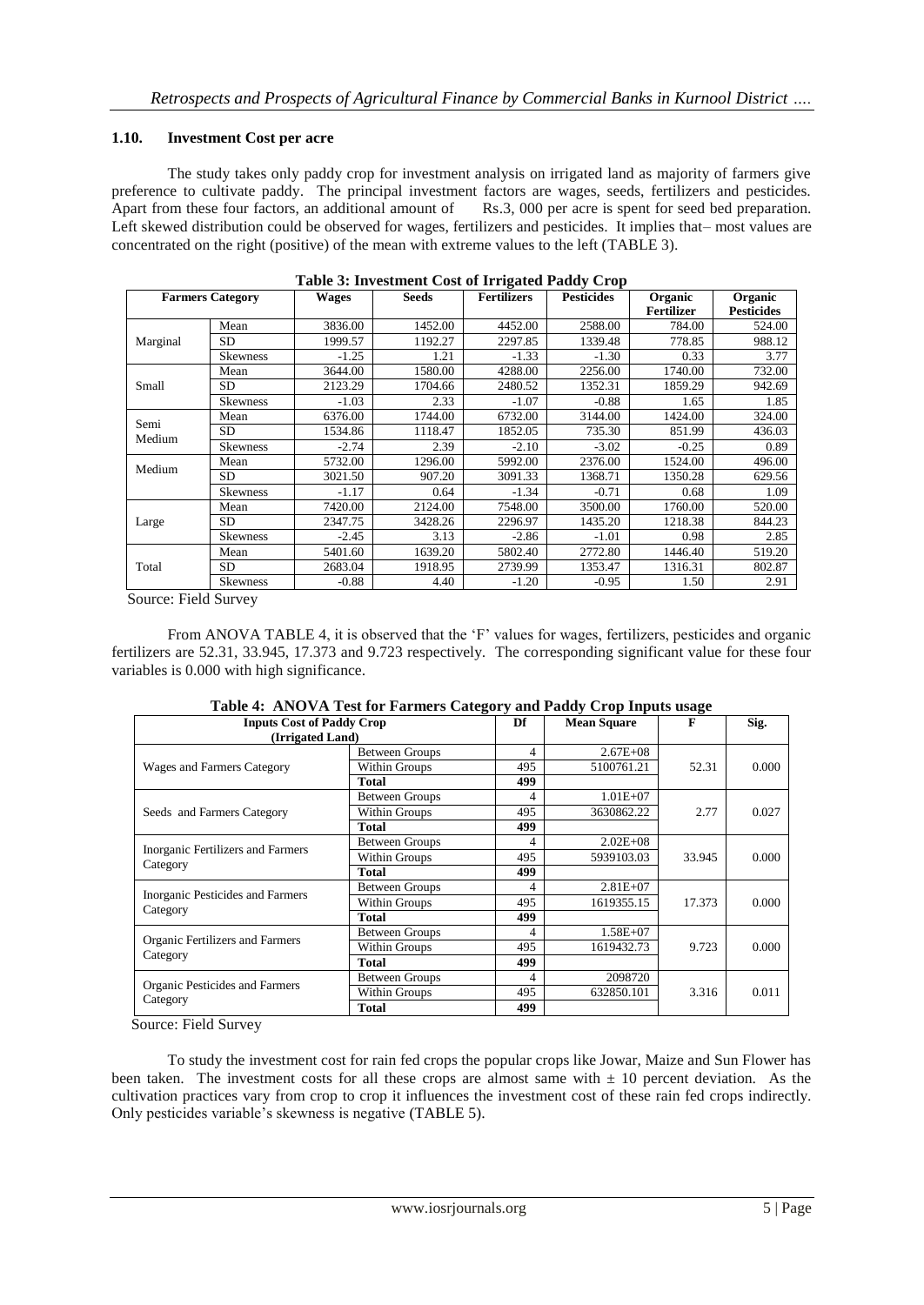|                | <b>Farmers Category</b> | <b>Wages</b> | <b>Seeds</b> | <b>Fertilizers</b> | <b>Pesticides</b> | Organic<br><b>Fertilizer</b> | Organic<br><b>Pesticides</b> |
|----------------|-------------------------|--------------|--------------|--------------------|-------------------|------------------------------|------------------------------|
|                | Mean                    | 1856.00      | 882.00       | 1662.00            | 1084.00           | 440.00                       | 380.00                       |
| Marginal       | SD                      | 1981.34      | 1445.50      | 1703.19            | 1070.70           | 671.50                       | 1015.44                      |
|                | <b>Skewness</b>         | 0.44         | 3.10         | 0.28               | 0.06              | 1.24                         | 3.91                         |
|                | Mean                    | 2208.00      | 892.00       | 2216.00            | 1432.00           | 628.00                       | 524.00                       |
| Small          | SD.                     | 2005.03      | 809.00       | 1824.79            | 1096.45           | 833.89                       | 1061.46                      |
|                | <b>Skewness</b>         | 0.34         | 0.47         | $-0.05$            | $-0.50$           | 0.78                         | 3.16                         |
|                | Mean                    | 1776.00      | 648.00       | 1732.00            | 1084.00           | 460.00                       | 162.00                       |
| Semi<br>Medium | <b>SD</b>               | 2091.31      | 829.32       | 2044.70            | 1256.15           | 733.61                       | 290.34                       |
|                | Skewness                | 0.47         | 0.97         | 0.45               | 0.38              | 1.18                         | 1.56                         |
|                | Mean                    | 2424.00      | 872.00       | 2600.00            | 1596.00           | 900.00                       | 592.00                       |
| Medium         | SD                      | 1899.98      | 717.75       | 2055.39            | 1257.70           | 840.87                       | 1461.68                      |
|                | <b>Skewness</b>         | $-0.36$      | $-0.09$      | $-0.33$            | $-0.35$           | 0.17                         | 4.32                         |
|                | Mean                    | 2532.00      | 996.00       | 2380.00            | 1644.00           | 620.00                       | 216.00                       |
| Large          | SD                      | 2120.93      | 888.30       | 2029.48            | 1420.51           | 670.90                       | 375.71                       |
|                | <b>Skewness</b>         | $-0.29$      | 0.08         | $-0.19$            | $-0.13$           | 0.57                         | 1.40                         |
|                | Mean                    | 2159.20      | 858.00       | 2118.00            | 1368.00           | 609.60                       | 374.80                       |
| Total          | SD                      | 2035.44      | 976.03       | 1963.34            | 1245.79           | 768.77                       | 961.64                       |
|                | <b>Skewness</b>         | 0.12         | 2.17         | 0.06               | $-0.03$           | 0.77                         | 5.12                         |

**Table 5: Investment Cost of Rain fed Crops (Maize, Jowar, and Sun Flower)**

Source: Field Survey

From TABLE 6, it is observed that organic fertilizers are highly significant followed by inorganic pesticides, inorganic fertilizers and organic pesticides. The wages is significant values at 5 percent level of significance. The 'F' value for seed variable is 1.717 and the corresponding significance value is 0.145 (p>0.05).

| <b>Inputs Cost of Rain fed Crops (Jowar, Sunflower, Maize)</b> |                       | Df  | <b>Mean Square</b> | F     | Sig.  |
|----------------------------------------------------------------|-----------------------|-----|--------------------|-------|-------|
|                                                                | <b>Between Groups</b> | 4   | $1.13E + 07$       |       |       |
| Wages and Farmers Category                                     | Within Groups         | 495 | 4085540.202        | 2.755 | 0.027 |
|                                                                | <b>Total</b>          | 499 |                    |       |       |
|                                                                | <b>Between Groups</b> | 4   | 1626800            |       |       |
| Seeds and Farmers Category                                     | Within Groups         | 495 | 947193.535         | 1.717 | 0.145 |
|                                                                | <b>Total</b>          | 499 |                    |       |       |
| Inorganic Fertilizers and Farmers                              | <b>Between Groups</b> | 4   | $1.67E + 07$       |       |       |
| Category                                                       | Within Groups         | 495 | 3750985.051        | 4.449 | 0.002 |
|                                                                | <b>Total</b>          | 499 |                    |       |       |
|                                                                | <b>Between Groups</b> | 4   | 7339200            |       |       |
| Inorganic Pesticides and Farmers                               | Within Groups         | 495 | 1505234.747        | 4.876 | 0.001 |
| Category                                                       | <b>Total</b>          | 499 |                    |       |       |
| Organic Fertilizers and Farmers                                | <b>Between Groups</b> | 4   | 3398080            |       |       |
| Category                                                       | Within Groups         | 495 | 568326.465         | 5.979 | 0.000 |
|                                                                | <b>Total</b>          | 499 |                    |       |       |
|                                                                | <b>Between Groups</b> | 4   | 3499120            |       |       |
| Organic Pesticides and Farmers<br>Category                     | Within Groups         | 495 | 903951.515         | 3.871 | 0.004 |
|                                                                | <b>Total</b>          | 499 |                    |       |       |

**Table 6: ANOVA Test for Farmers Category and Rain fed Crops Inputs usage**

Source: Field Survey

#### **1.11. Farmers Annual Average Income from different sources**

The farmers' category wise different sources of income have been calculated to assess SD. The SD for medium farmers' annual income is as high as Rs.1, 91,973.70 followed by large farmers with Rs.1, 60,846.00 and marginal farmers with Rs.1, 03,317.00. Semi medium farmer's SD is the lowest with 70.967.27 followed by small farmers with Rs.44, 629.04. Positive skewness could be found in all categories of farmers with regards to income from live stock, income from other sources (TABLE 7).

|                         | Table 7: Farmers Category wise income from unicrent bources |                         |                          |                      |  |  |  |
|-------------------------|-------------------------------------------------------------|-------------------------|--------------------------|----------------------|--|--|--|
| <b>Farmers Category</b> |                                                             | <b>Income from Live</b> | <b>Income from Other</b> | <b>Annual Income</b> |  |  |  |
|                         |                                                             | <b>Stock</b>            | <b>Sources</b>           |                      |  |  |  |
|                         | Mean                                                        | 12300.00                | 12520.00                 | 89408.00             |  |  |  |
| Marginal                | SD                                                          | 19048.05                | 13224.16                 | 103317.00            |  |  |  |
|                         | <b>Skewness</b>                                             | 1.61                    | 1.36                     | 3.51                 |  |  |  |
|                         | Mean                                                        | 17040.00                | 19200.00                 | 104920.00            |  |  |  |
| Small                   | SD                                                          | 14728.46                | 21257.44                 | 44629.04             |  |  |  |
|                         | <b>Skewness</b>                                             | 1.36                    | 1.11                     | 1.34                 |  |  |  |

**Table 7: Farmers Category wise Income from different Sources**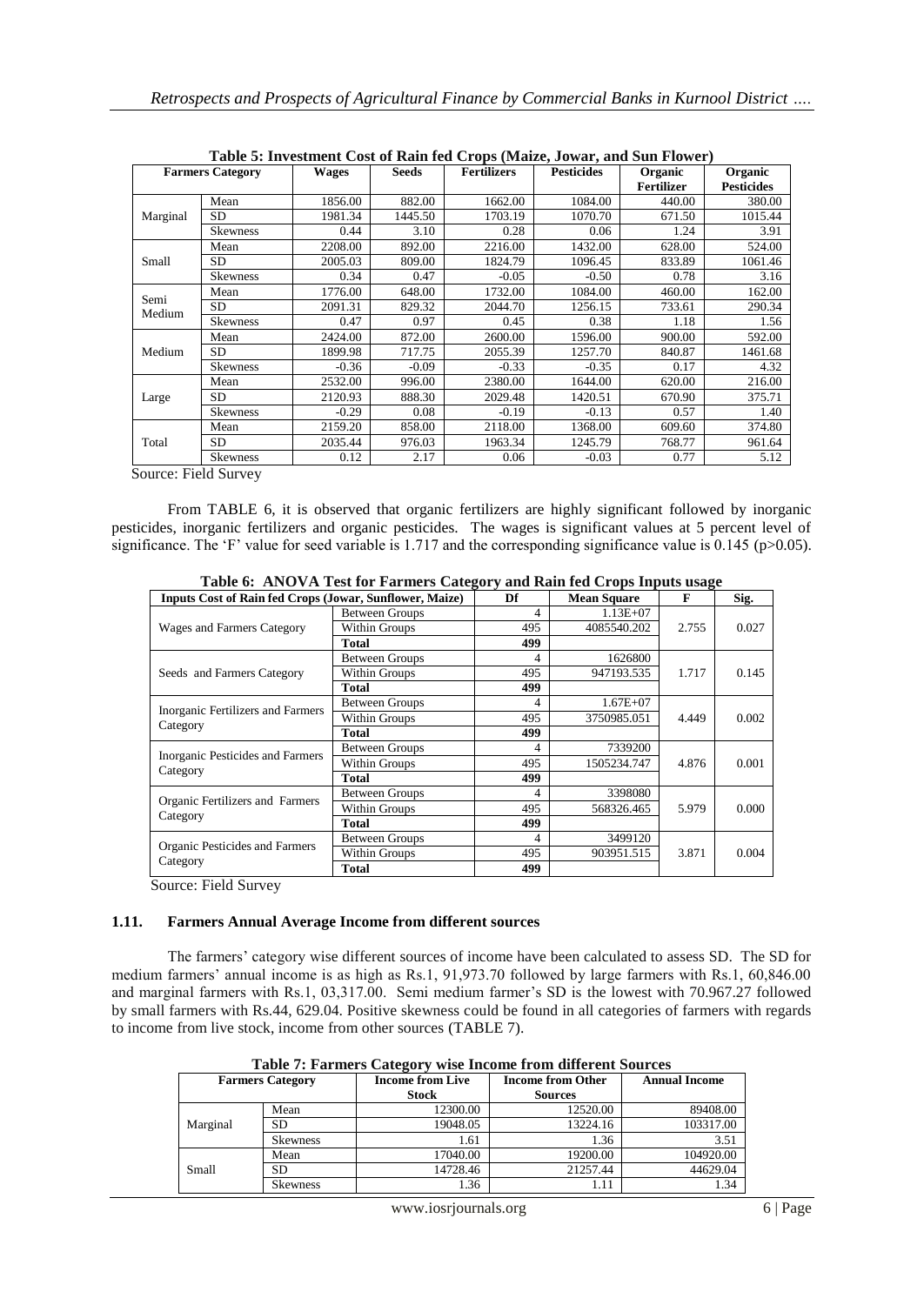|                | Mean            | 19680.00 | 15880.00 | 147860.00 |
|----------------|-----------------|----------|----------|-----------|
| Semi<br>Medium | <b>SD</b>       | 21500.71 | 20986.42 | 70967.27  |
|                | <b>Skewness</b> | 0.90     | 1.57     | 0.48      |
|                | Mean            | 12400.00 | 23000.00 | 265980.00 |
| Medium         | SD              | 15670.86 | 22473.33 | 191973.00 |
|                | <b>Skewness</b> | 1.11     | 0.29     | 1.64      |
|                | Mean            | 9720.00  | 42320.00 | 351840.00 |
| Large          | SD              | 11828.81 | 49297.87 | 160846.00 |
|                | <b>Skewness</b> | 1.58     | 1.36     | 1.23      |
|                | Mean            | 14228.00 | 22584.00 | 192001.60 |
| Total          | SD              | 17211.81 | 30062.91 | 161842.00 |
|                | <b>Skewness</b> | 1.36     | 2.37     | 1.84      |

Source: Field Survey

From ANOVA TABLE 8, it is observed that the 'F' values for income from live stock and other sources are 5.693 and 17.094 respectively. The corresponding significant value is 0.00 for both types of income. High level of significance could be observed in these variables as between the five categories of the farmers.

**Table 8: ANOVA Test for Farmers Category and Sources of Income**

| <b>Farmers Category and Income from Live Stock and Other</b> | Df                    | <b>Mean Square</b> |              | Sig.   |      |
|--------------------------------------------------------------|-----------------------|--------------------|--------------|--------|------|
| <b>Sources</b>                                               |                       |                    |              |        |      |
|                                                              | <b>Between Groups</b> |                    | $1.63E + 09$ |        |      |
| Income from Live Stock                                       | Within Groups         | 495                | $2.86E + 08$ | 5.693  | 0.00 |
|                                                              | Total                 | 499                |              |        |      |
|                                                              | <b>Between Groups</b> |                    | $1.37E+10$   |        |      |
| Income from Other Sources                                    | <b>Within Groups</b>  | 495                | $8.01E + 08$ | 17.094 | 0.00 |
|                                                              | Total                 | 499                |              |        |      |

Source: Field Survey

#### **1.12. Financial Management**

The ANOVA test has been used to test on non institutional credit from different sources for five categories of farmers (TABLE 9). In all categories of farmers the debt average amount is more in input dealers and money lenders category. Input dealers are emerged as new type of money lenders. The five categories differed significantly across the five categories at the highest level of significance 0.000. It can be derived that there is a significant difference among the five categories as between across the five categories of noninstitutional sources of income.

|                         |           |                  | <b>Sources of Non-Institutional Credit</b> |                                       |                  |                |  |  |  |  |
|-------------------------|-----------|------------------|--------------------------------------------|---------------------------------------|------------------|----------------|--|--|--|--|
| <b>Farmers Category</b> |           | <b>Land Lord</b> | <b>Money</b><br><b>Lenders</b>             | <b>Businessmen</b> (Input<br>Dealers) | <b>Relatives</b> | <b>Friends</b> |  |  |  |  |
| Marginal                | Mean      | 9600.00          | 44080.00                                   | 39000.00                              | 9240.00          | 1720.00        |  |  |  |  |
|                         | <b>SD</b> | 18527.62         | 95150.67                                   | 53200.59                              | 14349.97         | 4561.76        |  |  |  |  |
| Small                   | Mean      | 2200.00          | 49160.00                                   | 30980.00                              | 13400.12         | 3440.00        |  |  |  |  |
|                         | <b>SD</b> | 5699.55          | 41308.58                                   | 25898.20                              | 26844.80         | 10130.78       |  |  |  |  |
| Semi Medium             | Mean      | 6000.00          | 49200.00                                   | 67320.00                              | 16400.02         | 10600.00       |  |  |  |  |
|                         | <b>SD</b> | 18422.65         | 29565.20                                   | 142688.00                             | 17895.30         | 17310.01       |  |  |  |  |
| Medium                  | Mean      | 400.00           | 82000.00                                   | 80920.00                              | 33000.00         | 13000.00       |  |  |  |  |
|                         | <b>SD</b> | 1969.46          | 69150.69                                   | 37095.48                              | 33665.02         | 19847.91       |  |  |  |  |
| Large                   | Mean      | 800.00           | 84480.00                                   | 125800.00                             | 56600.00         | 20600.00       |  |  |  |  |
|                         | <b>SD</b> | 3938.93          | 84538.50                                   | 84682.17                              | 54024.31         | 31085.42       |  |  |  |  |
| <b>ANOVA</b>            | F         | 10.483           | 8.249                                      | 22.049                                | 35.782           | 16.348         |  |  |  |  |
|                         | Sig.      | 0.00             | 0.00                                       | 0.00                                  | 0.00             | 0.00           |  |  |  |  |

**Table 9: Farmers Category wise Non Institutional Credit from Different Sources**

Source: Field Survey.

The 'F' value is 2.415 and the corresponding significance value is 0.048 ( $p$  < 0.05). There is a significant difference at 5 percent level in the perception on SHGs as a tool to extend agricultural finance as between the five categories of farmers (TABLE 10).

**Table 10: ANOVA Test for Farmers Category and perception on SHGs to Extend Agricultural Finance**

| <b>Perception</b>     | Df  | <b>Mean Square</b> |                          | Sig.  |  |  |  |
|-----------------------|-----|--------------------|--------------------------|-------|--|--|--|
| <b>Between Groups</b> |     | 0.192              | 2.415                    | 0.048 |  |  |  |
| Within Groups         | 495 | 0.08               | $- -$                    | $- -$ |  |  |  |
| Total                 | 499 | $- -$              | $\overline{\phantom{m}}$ | $-$   |  |  |  |
|                       |     |                    |                          |       |  |  |  |

Source: Field Survey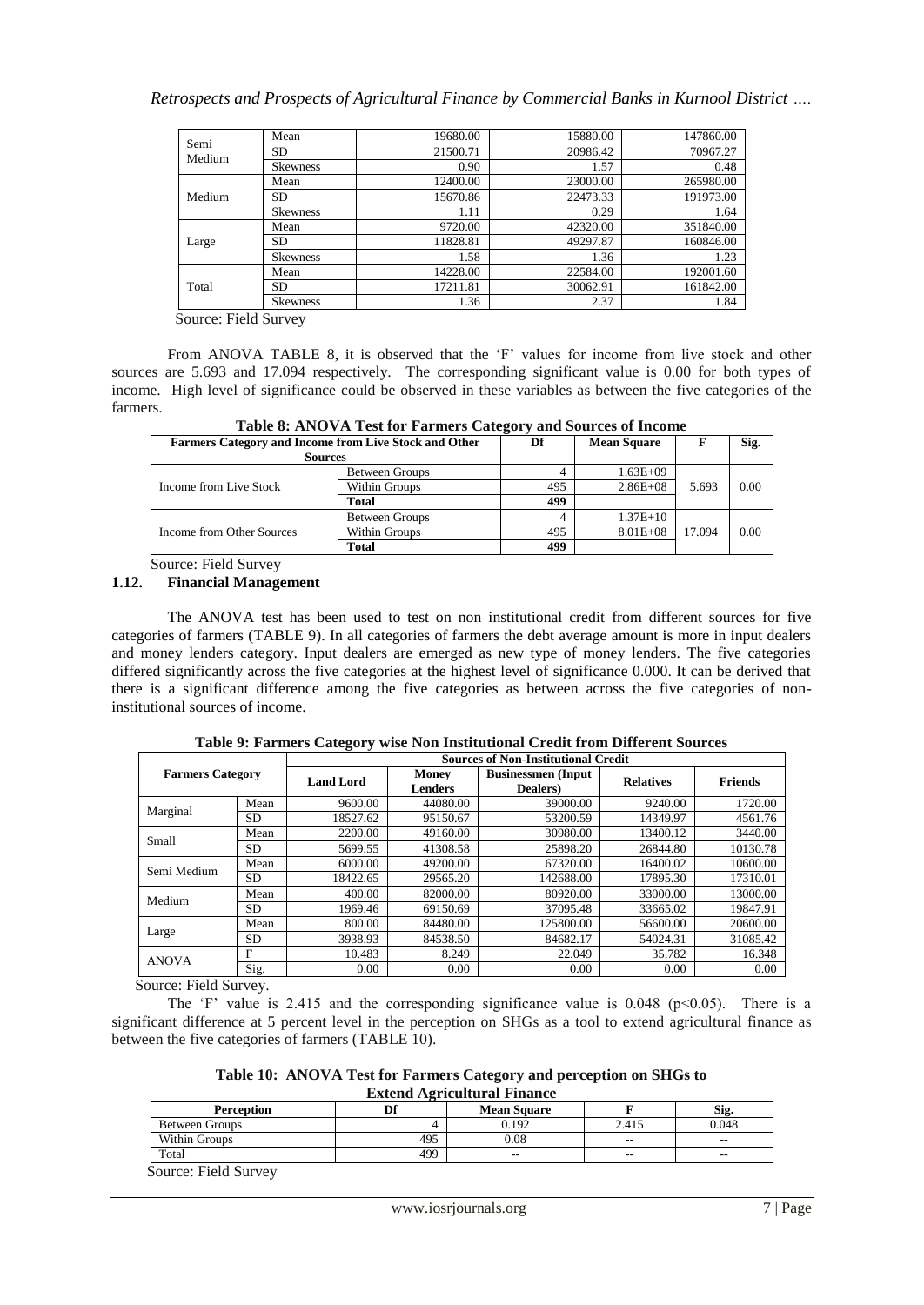# **V. Test of Significance on Few Perceptions**

Chi-Square test has been applied on the perceptions viz., reasons for not taking warehouse receipts and reasons for farm crisis with reference to farmers' category. The test values for each perception and its association with farmers" category are obtained and tested at 5.0 percent level of significance.

**Table 11: Chi Square Test for relationship between Farmers Category with the Reasons for not taking Warehouse Receipts**

| Farmers<br>Category                                 | Reasons for not taking Warehouse Receipts | Df             | Chi Square Value | Significance (2-<br>Sided) |
|-----------------------------------------------------|-------------------------------------------|----------------|------------------|----------------------------|
|                                                     | <b>Illiteracy</b>                         | $\overline{4}$ | 18.925a          | 0.001                      |
| Marginal / Small<br>Semi Medium /<br>Medium / Large | Indebtedness                              | $\overline{4}$ | 12.732a          | 0.013                      |
|                                                     | Lack of Direct Purchase Centers           | $\overline{4}$ | 10.218a          | 0.037                      |
|                                                     | Lack of Bankers Initiatives               | 4              | 12.039a          | 0.017                      |

Source: Appendix-12.

- 1. Illiteracy  $\chi$ 2=18.925a, df = 4, p=0.001 (p < 0.05).
- 2. Indebtedness  $\chi$ 2=12.732a, df = 4, p=0.013 (p < 0.05).
- 3. Lack of direct purchase centers  $\chi$ 2=10.218a, df = 4, p=0.037 (p < 0.05).
- 4. Lack of bankers initiative  $\chi$ 2=12.039a, df = 4, p=0.017 (p < 0.05).

#### **Table 12: Chi Square Test for relationship between Farmers Category With the Reasons for Farm Crisis**

| <b>Farmers</b><br>Category                         | <b>Farm Crisis</b>                     | Df             | Chi Square<br><b>Value</b> | Significance (2-<br>Sided) |
|----------------------------------------------------|----------------------------------------|----------------|----------------------------|----------------------------|
| Marginal/Small/<br>Semi Medium /<br>Medium / Large | Low and Negative Returns               | $\overline{4}$ | 50.033a                    | 0.000                      |
|                                                    | Lack of Institutional Credit           | 4              | 9.514a                     | 0.049                      |
|                                                    | <b>Insufficient Subsidy Management</b> | 4              | 24.723a                    | 0.000                      |
|                                                    | Increasing Input Costs                 | 4              | 7.728a                     | 0.102                      |
|                                                    | Social and Economic Insecurity         | 4              | 19.168a                    | 0.001                      |

Source: Appendix-13.

- 1. Low and negative returns  $\chi$ 2=50.033a, df = 4, p=0.000 (p < 0.05).
- 2. Lack of institutional credit  $\chi$ 2=9.514a, df = 4, p=0.049 (p < 0.05).
- 3. Insufficient subsidy management  $\chi^2 = 24.723a$ , df = 4, p=0.000 (p < 0.05).
- 4. Increase in input costs  $\gamma$ 2=7.728a, df = 4, p=0.102 (p > 0.05).
- 5. Social and economic insecurity  $\chi$ 2=19.168a, df = 4, p=0.001 (p < 0.05).

# **VI. Conclusions on Direct Personal Investigation**

Conclusions on direct personal investigation reveal that structural anomalies exist in agriculture credit format and support the research hypothesis.

1.13. Farmers' Responses

- Neither the land owner nor the tenant farmer is interested in the long term soil health management practices.
- The reasons for the farmers" insolvency are crop failure, irrational subsidy management, no punishment for the violation of ECA orders to input dealers, virtual disaster relief and inflation pushed poverty.
- There is no official recognition of tenancy, coverage of more crops and village should be considered as unit instead of mandal for claim procedure.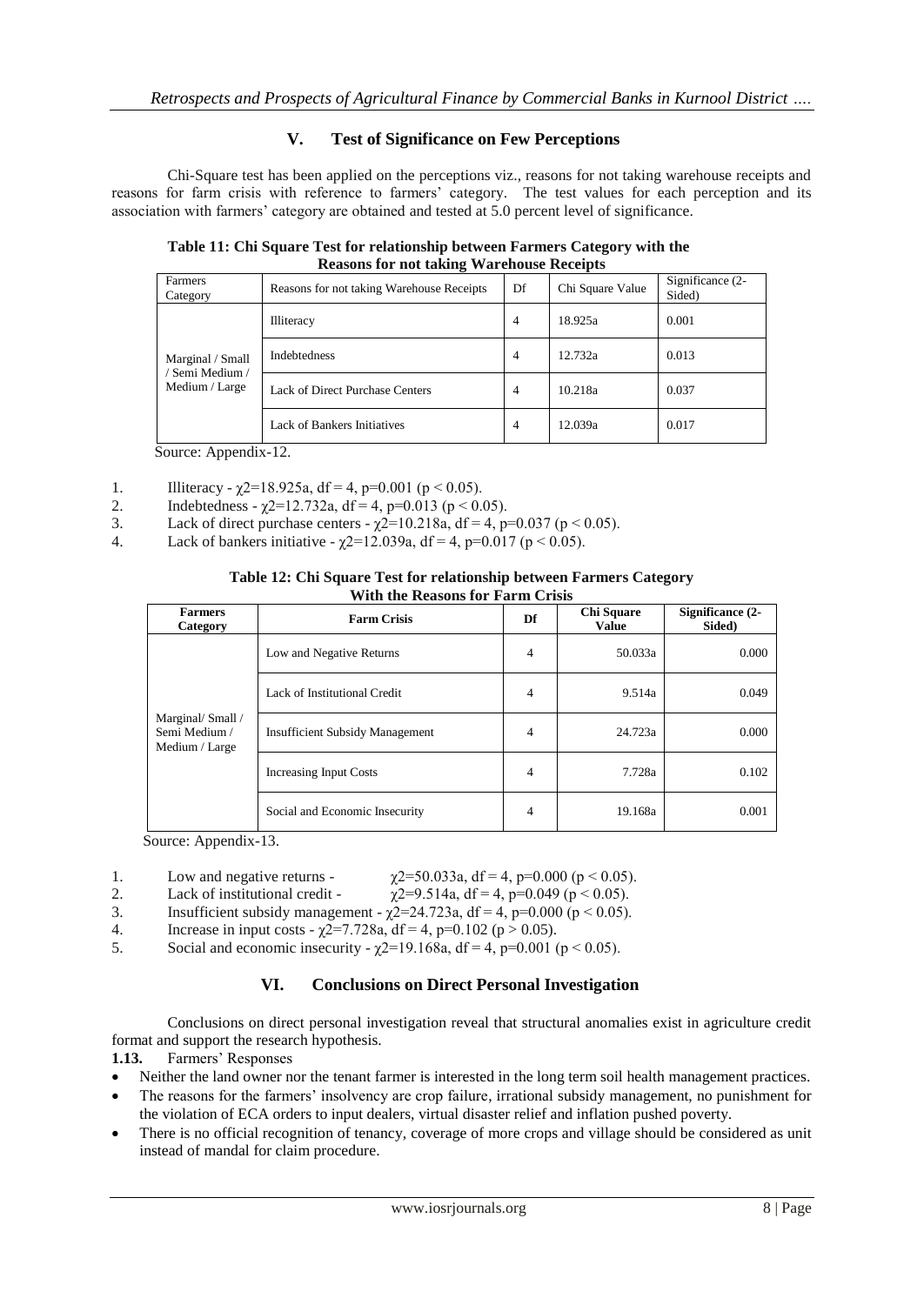- Poor farmers get caught in the debt trap due to lack of tenancy rights, low/negative returns, and volatility in input and form produce prices.
- 1.14. Bankers' Responses
- The guidelines are not given by the RBI and Government for good soil health management practices while sanctioning crop loan.
- Getting verification from 1B form regarding land entitlement is the main problem for sanctioning crop loan due to unavailability of updated land records.
- The impact of Debt Waiver & Relief Scheme was severe on loan recovery.
- Financial illiteracy, financial indiscipline and lack of group cohesiveness attributes stimulate farmers to come out from banking hold.
- $\bullet$

#### **VII. Hints to Policy Makers**

**1.15.** Suggestions/Hints to policy makers – at Macro Level

- 1. The Government of India and RBI should formulate policies and guidelines to extend the concept of social control in banking industry even for the maintenance of ideal N: P: K ratio and good soil health management practices. It is believed that banks are the right catalysts to create a momentum for the development of eco- friendly farming system.
- 2. Policies should be formulated by government and RBI for compulsory adoption of drip irrigation system and usage of sprinklers for obtaining agriculture finance.
- 3. Crop insurance should cover both crop and market risks; besides coverage of more crops and village should be considered as the unit for loss assessment. KCC linked with personal and health insurance reduces the financial burden on farmers to some extent.
- 4. There are a large number of PACS and primary cooperatives located in rural areas where there are no other financial service outlets. PACS could provide valuable services to the smallholders if they get access to CBs on an ongoing basis. RBI has already listed cooperatives as eligible institutions under the BF/BC Model.
- 5. A corpus fund must be set up by the government and monitored by CBs as a risk mitigation mechanism. This fund enables banks for lending Joint Liability Groups to prevent tenant farmers dependence on informal sources of credit.
- 6. On line availability of 1B form, database to hold the details of the tenants for official recognition of the tenancy just to avail the range of benefits. Crop loan payments should be made directly to input dealers via farmers account. This method regulates the input prices and misuse of crop loans could be eliminated.
- 12. Community Development programmes should be organized on the lines of *Sangha Krishi* where millions of women are farming nearly ten millions of land as part of Kerala"s anti-poverty programme *Kudumbashree* where Neighborhood Groups (NHGs) are the primary unit of Kudumbashree. The NHGs are different from Self Help Groups and these are structurally linked to the local self government institutions and concentrate on local development and needs and aspirations of communities. CBs should actively engage in financing the NHGs to create food economy and setting up of backward linkages to SHGs.
- 13. CBs should make efforts to ensure that all farm produce is subjected to primary and if possible secondary value addition locally as a part of credit linked marketing services instead of sanctioning loans on Warehouse Receipts. These types of services stimulate the non-loan farmers to get into the banking hold.
- 14. As part of capacity building, the CBs should upload their crop loan details facilitating all banks to derive all types of crops total production in kharif and rabi. This updated information is very helpful to bankers to link the farmers with direct purchase centers with optimum logistics.
- 15. To offer credit plus services, a separate cell should be established in rural development division by CBs to join with agri-business clinics and corporate engaged in agricultural activities.
- 16. Problems in issuing the crop loan, crop insurance and the tenancy related issues could better be handled if the agricultural direct finance is in local hands. CBs can use the PACS as front end for their agricultural direct finance disbursement. Agro industries promotion, infrastructure development, credit linked marketing services, enhancing productivity and income are as important as direct agricultural finance. These services are directly taken up by the CBs.

**1.16.** Suggestions for policy makers – at Micro Level

- 1. On Farm Development activities are to be progressive. Banks should finance for adequate diesel retail outlets in rural areas to encourage farm mechanization.
- 2. Kurnool District is one of the major producers of various horticulture crops. Even fresh production also needs cold storage support. Bankers should think about the possibilities for financing more cold storage facilities.